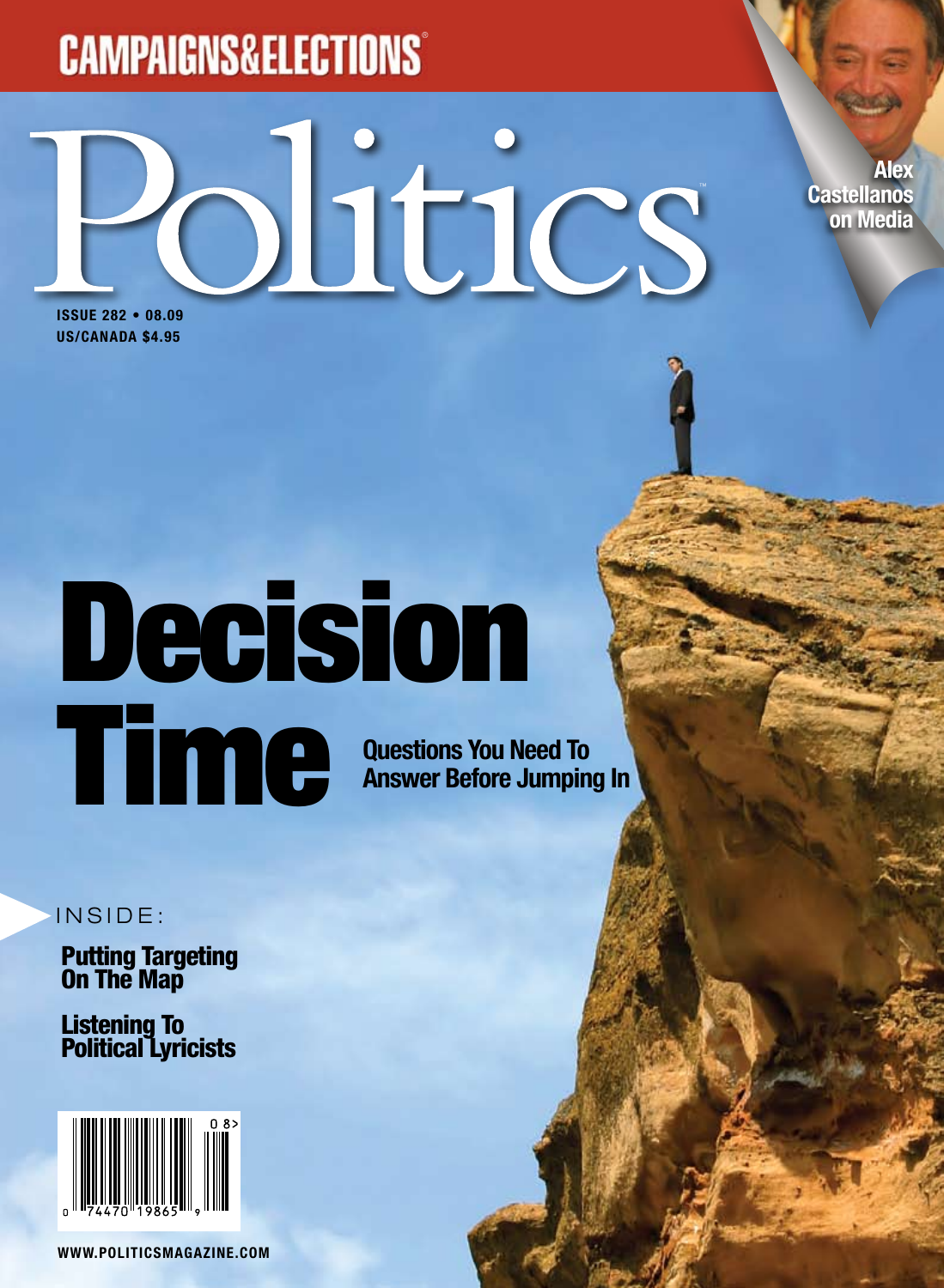# Look Before You Leap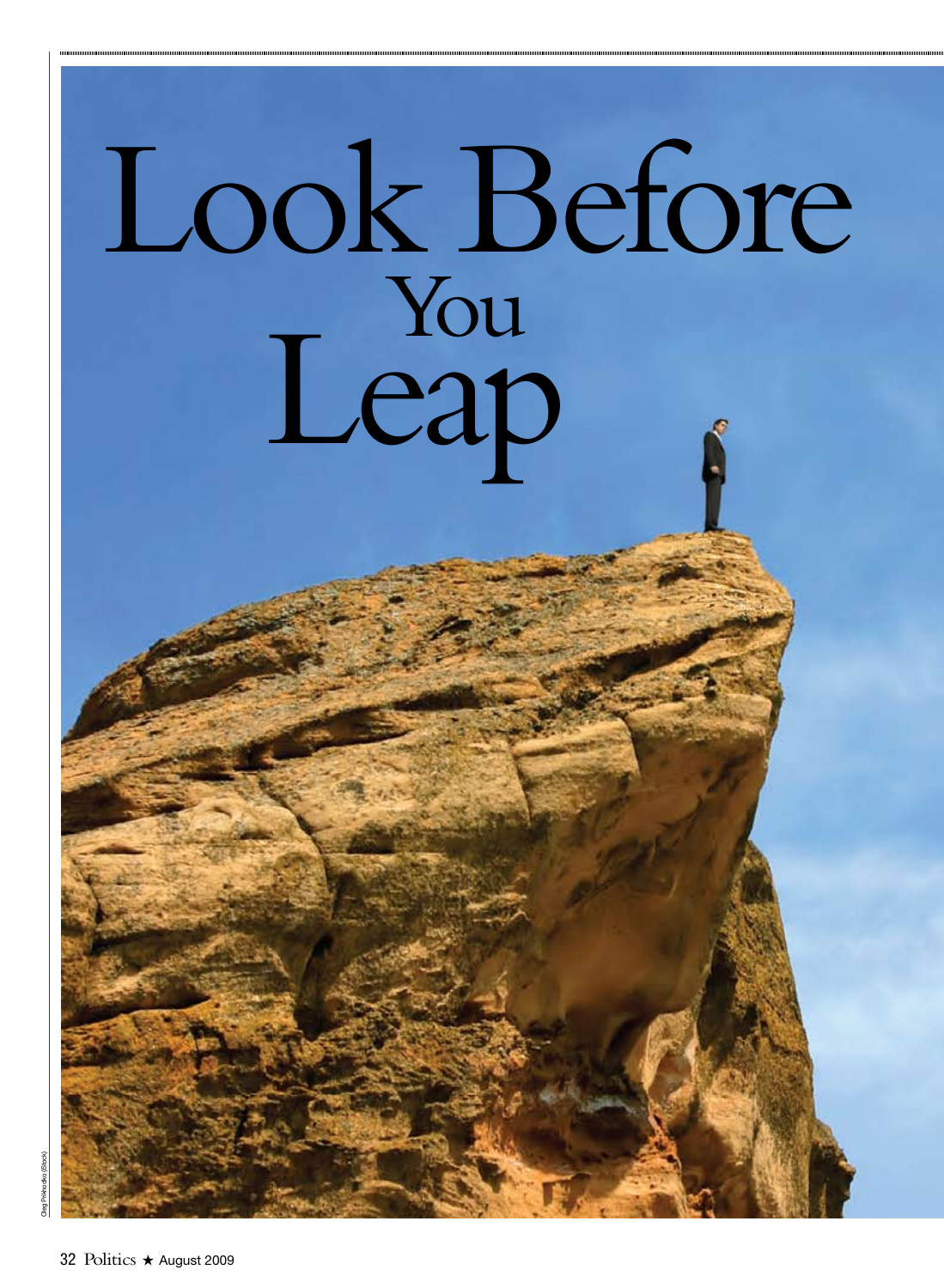# **25 Questions That Need Answers Before You Can Begin A Campaign**

### **By Kimberly Scott**

o you want to run for office. Good. Now: Why? How are you going to win? How will you raise the money?

Despite the volumes of articles, campaign seminars and a growing list of political consultants to call on for advice, the right answers still seem to elude potential candidates. While those of

us who dedicate us who dedicate ourselves professionally to the cause are grateful for those of you who feel the calling, it is time for a little reminder on the basics before you jump into a campaign.

Whether you are seriously contemplating running for office or just toying with the idea, ask yourself the following questions:

#### **1. Why are you running?**

Clearly define to the public and to yourself your reasons for running. We are grateful that you want to change the world, but you need to articulate how and why in five sentences or less.

#### **2. What are your qualifications?**

Be honest. Understand that every word you put in print will be scrutinized and will test your credibility. Your resume should include your professional history, education, appointments, and achievements. Highlight your roots within the community and volunteer activities that demonstrate your connection to the voters. Provide both a bullet-point version and a written narrative that tells your story and frames the language for supporters.

#### **3. How supportive is your family and what role will they play?**

When you say, "They are 100 percent behind me," make sure it is a true statement. Campaigning is a grueling experience for your family, and they need to be prepared for the public scrutiny, press, inevitable attacks and, ultimately, the long-term consequences of victory or defeat.

#### **4. What are your political strengths and weaknesses?**

Understand and be able to articulate what you bring to the table for your future constituents. Equally as important, know your weaknesses and liabilities—cover your flanks. If you can afford it, do opposition research on yourself. It's worth the immediate expense for the long-term security.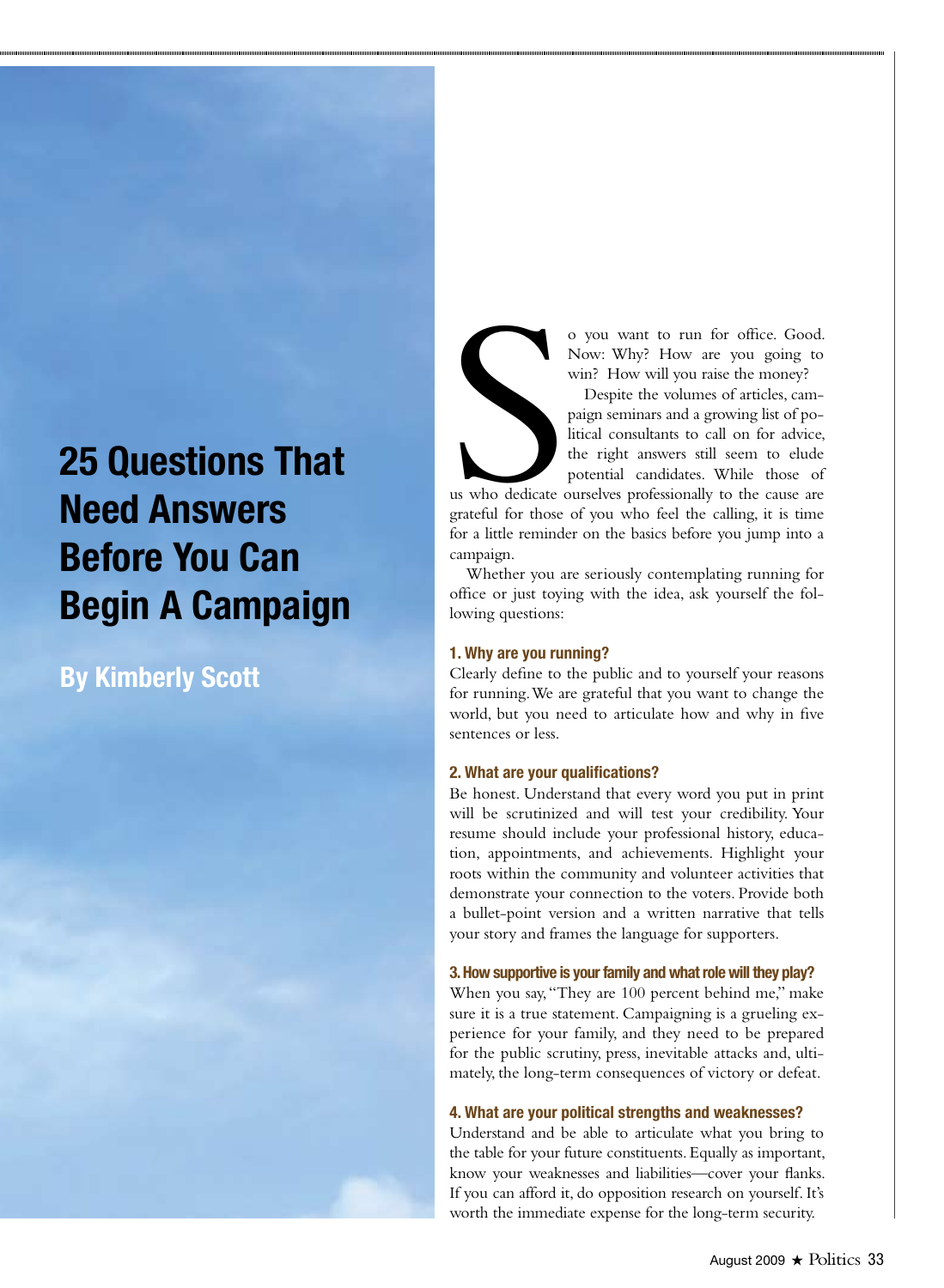## Make Sure You're Socially Acceptable on Social Networks

#### *By Liz Mair*

Social networking sites are outlets on which virtually any candidate for public office whether large or small—would be welladvised to maintain a presence. With so many Americans now using these sites to connect daily, hourly and even more frequently with friends, family and coworkers with mutual (and frequently political or policy-related) interests, maintaining a profile or a fan page can be a valuable way of connecting with potential supporters. In many cases, of course, given the popularity of these sites, candidates will already have such a presence before they ever formally decide to run for office—and that's where things can potentially get tricky, or even sticky.

Many people using, say, Facebook have had friends write embarrassing comments on their wall, or upload and tag an unflattering or unwanted picture, which is then easily accessible by other users. In a society where we are increasingly used to lots of personal information becoming public, these kinds of things represent mere annoyances for most of us. But for candidates, the equation can be different. It's easy to imagine that a candidate for Congress running in a socially conservative district might find photos depicting him or her drinking vodka via a funnel at a party frequented by scantily clad women unhelpful. A Democratic candidate running in a primary and facing a (more) progressive challenger might well find that listing Wal-Mart within a "Stuff You Like" box on their Facebook profile page—and leaving that uncorrected—was a bad move.

While we are increasingly unconcerned with the accessibility of personal details that might have been kept very private 10 or 20 years ago, information appearing on social networking profiles now can be a literal treasure trove of opposition research material. Rival campaigns are constantly looking for negative tidbits, or outright negative stories about opponents to pass on to coalition targets, mainstream media outlets and bloggers, who can be most damaging given their high level of readership among party grassroots and their ability to influence mainstream media reporting.

Information appearing on social networks has proven embarrassing even for non-candidates in the political spotlight. Last year, *The Washington Post* reported on several photos from Facebook featuring President Obama's speechwriter Jon Favreau posing with a Hillary Clinton cardboard cut-out. Such stories help to explain the hesitance of some campaign staffers to maintain profiles on

#### at myspace

facebook.

social networks or use communication tools like Twitter. The answer, though, for candidates and staffers alike, is not to abandon these technologies, but rather to use them smartly. An old saying employed by communications hacks is, "Don't ever say or do anything that would present a problem if it appeared on the front page of *The Washington Post*." Or, as Jon Favreau might adapt it, anywhere on washingtonpost.com.

**Lwitter** 

The extension of that is: If you're thinking about running for public office, do a comprehensive review of what exists about you (and even your friends and family) on sites like Facebook, MySpace and Twitter. Check things you have posted or something someone else posted that involve you. Then do what you can to get rid of anything that could be problematic before you get anywhere near announcing or attracting significant attention from opponents, the grassroots or the media.

Tools like these are for communicating with people, engaging them and bringing them into your circle of supporters—not for accidentally empowering your opponent.

*Liz Mair is a Republican strategist with Hynes Communications and a former RNC Online Communications Director.*

#### **5. Where are you running?**

Know your district. Tour the terrain and connect the faces of your constituency to the numbers on paper. Provide a written description of the district that reflects your talking points on why this is a winnable race. Include political and electoral history, key industries, socio-economic breakdown and voter demographics. A map for visual reference is an effective tool in demonstrating knowledge of your constituency.

#### **6. How have previous candidates performed in the district?**

What is the party registration? Voter performance numbers? Who carried the district at the statewide and presidential level? Research the voting patterns for the last ten years to see if a case can be made for a shifting electorate in your favor.

#### **7. What is your "win" number?**

Determine the number of votes you need to win, based on a precinct-by-precinct analysis of the district. If you don't know what it is, or what it means, you shouldn't be running.

#### **8. Who is (are) your potential opponent(s)?**

Know your primary and general election opponents and how each affects your candidacy. Do opposition research. Develop a 30-second sound bite for each opponent that reflects your campaign strategy and message. Concentrate on your advantages, not their weaknesses. Save the fight for the final contenders.

#### **9. What are the legal rules of the game?**

Understand all applicable election laws, including financial disclosures, petition and filing deadlines, and individual, corporate and PAC contribution limits. You need a campaign attorney and accountant. Your treasurer is a prominent name and public endorsement—not the one who does the counting.

#### **10. What will the race cost?**

In 2008, the average candidate spent massive amounts of money: \$1,042,000 running for the U.S. House, \$4,725,000 for the U.S. Senate and \$4,313,000 for governor. Your budget is the foundation of your campaign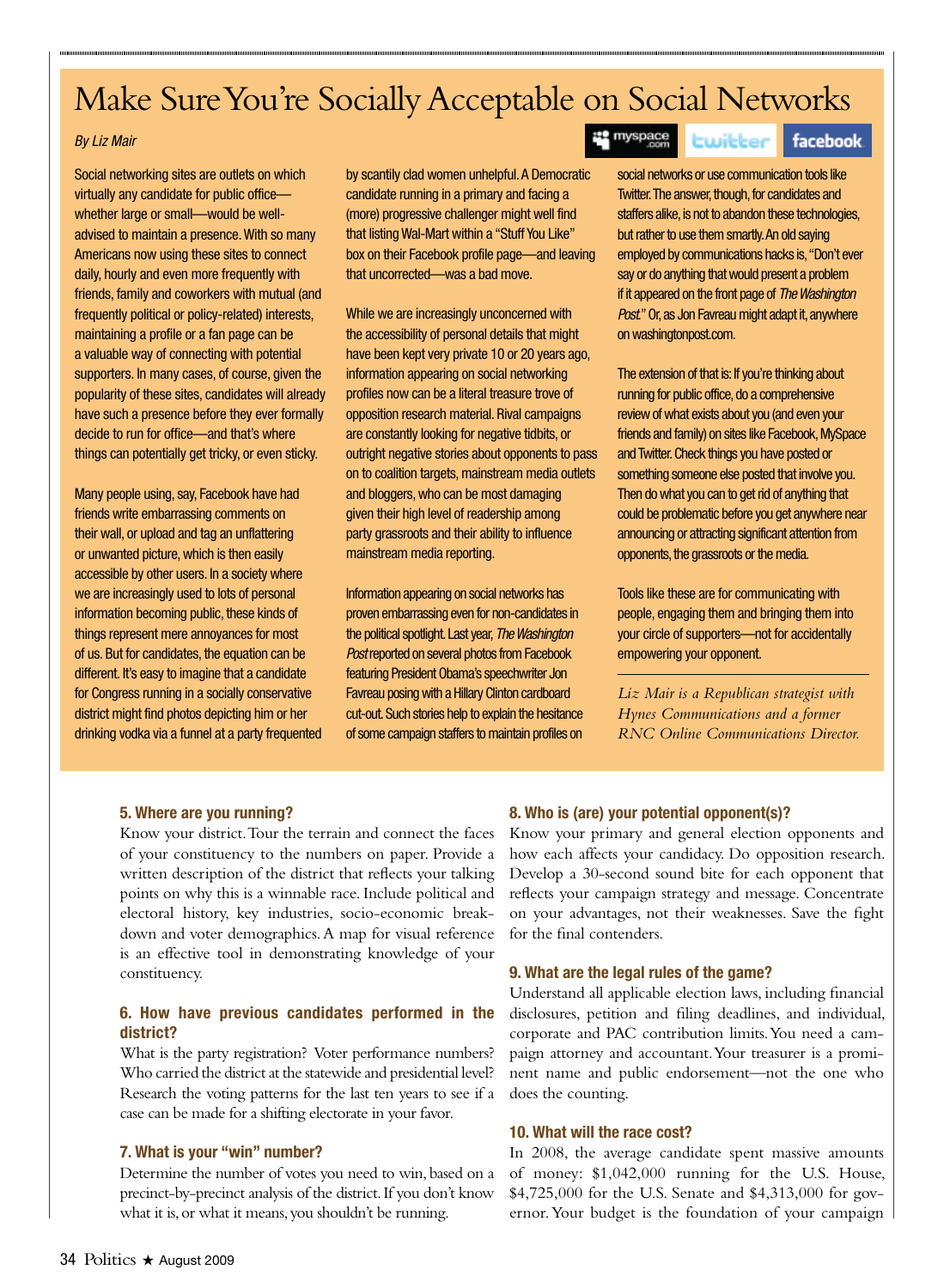plan and is determined by the type of candidacy (incumbent, open seat or challenger), the cost of previous races, the media market, your communications and grassroots plan, your opponents' fundraising capability, consultants, staff, travel and office expenses. Establish a public figure for the cost of the race and stick to it.

#### **11. How are you going to raise it?**

Do the math. Top 100 friends and family + your personal funds + lists + target constituencies = your fundraising. People contribute for five main reasons: The candidate, party, issues, access or social affiliation. To effectively implement any plan you will need a full-time finance director, and, for races at the federal and statewide level, a professional fundraising consultant. Regardless, the responsibility for raising funds lies with the candidate. You should be spending a minimum of four hours a day on the phone.

#### **12. What is your fundraising plan?**

A written plan is essential. Document events, mail, Internet, candidate solicitation, finance committee and PAC goals. This is as much your road map for success as the broader campaign plan, as one is interdependent with the other. You will need a full-time finance director and, the full-time finance director and, the full-time finance director and, the full-time finance director and, the full-time finance director and, the full-time finance d

#### **13. Who is on your finance committee?**

The finance chair should have the personality, resources and rolodex to engage major donors. Your committee should be reflection of your district, with a cross-section of individuals with geographic, political, fundraising and professional strengths who are committed to writing or raising a specific dollar amount.

#### **14. How much are you willing to spend personally?**

There's a delicate balance. A candidate needs to demonstrate a willingness to invest in his or her own campaign, even if a token amount. There's no question being a "selffunder" is a major asset (and a consultant's favorite) and can deter others from running, but it can backfire on you politically depending on the campaign environment.

#### **15. Who will support you politically?**

Endorsements are a critical validator, particularly in a primary contest, and should be utilized to expand your voter base and fundraising lists. Endorsements from elected officials provide press, public recognition, votes and if utilized correctly, donors. Membership organizations and labor unions can provide money, organized field support, phone banks, volunteers and coalition resources.

#### **16. Does your party support you?**

Emrah Turudu (iStock)Emrah Turudu (

In any race, this will have an influence on viability and resources but if you are not the chosen one, it should not dissuade you from running. The competency of local and state political parties varies significantly and is not a guarantee of success or, under any circumstances, committed resources.

#### **17. What are the major issues in the race and where do you stand on them?**

If you have never run for office, make sure you understand the issues and their full implication for your candidacy. While polling will provide you with the top issues of importance to the voters, you need to be prepared with research, position papers and a definitive answer on all local and national issues. Once you have taken a stance, do not flip-flop.

#### **18. What is your media strategy?**

Your media and communications plan is the largest component of the budget. Your paid media plan should be the product of a media consultant and driven, at least initially, by the issues. This should be partnered with a formal earned or free media strategy that engages the press and voters through editorials, events, public appearances and interviews.

#### **19. What is your Internet strategy?**

This is now an essential part of any campaign. Before you announce your candidacy you should have a website ready to go, a way to accept donations online and a plan to grow your list of supporters. This list will be a critical component of your fundraising, messaging and field efforts.

Get the Look Image may not be everything, but it does count. Image consultant Maurice Bonamigo has some rules to follow for anyone considering a campaign launch.

**Do NOT step in front of a camera until you have done your homework.** You need to understand what the whole spectrum of campaigning is about. Know your constituency. How many are there? What are their voting trends? Where are their precincts?

**People want a winner, so look like one.** You have to have to be out on the frontlines and perceived as a winner from day one. Speak like a leader, dress like a leader and act like a leader.

**Hire a professional to orchestrate your wardrobe.** It may be trendy to look like a pimp but no one is going to elect one. Pay attention to your accessories and how much make-up you're wearing—this goes for men and women.

*Maurice Bonamigo is founder and president of Maurice Bonamigo & Associates, a political consulting firm with offices in Chicago, Los Angeles and Palm Beach, FL.*

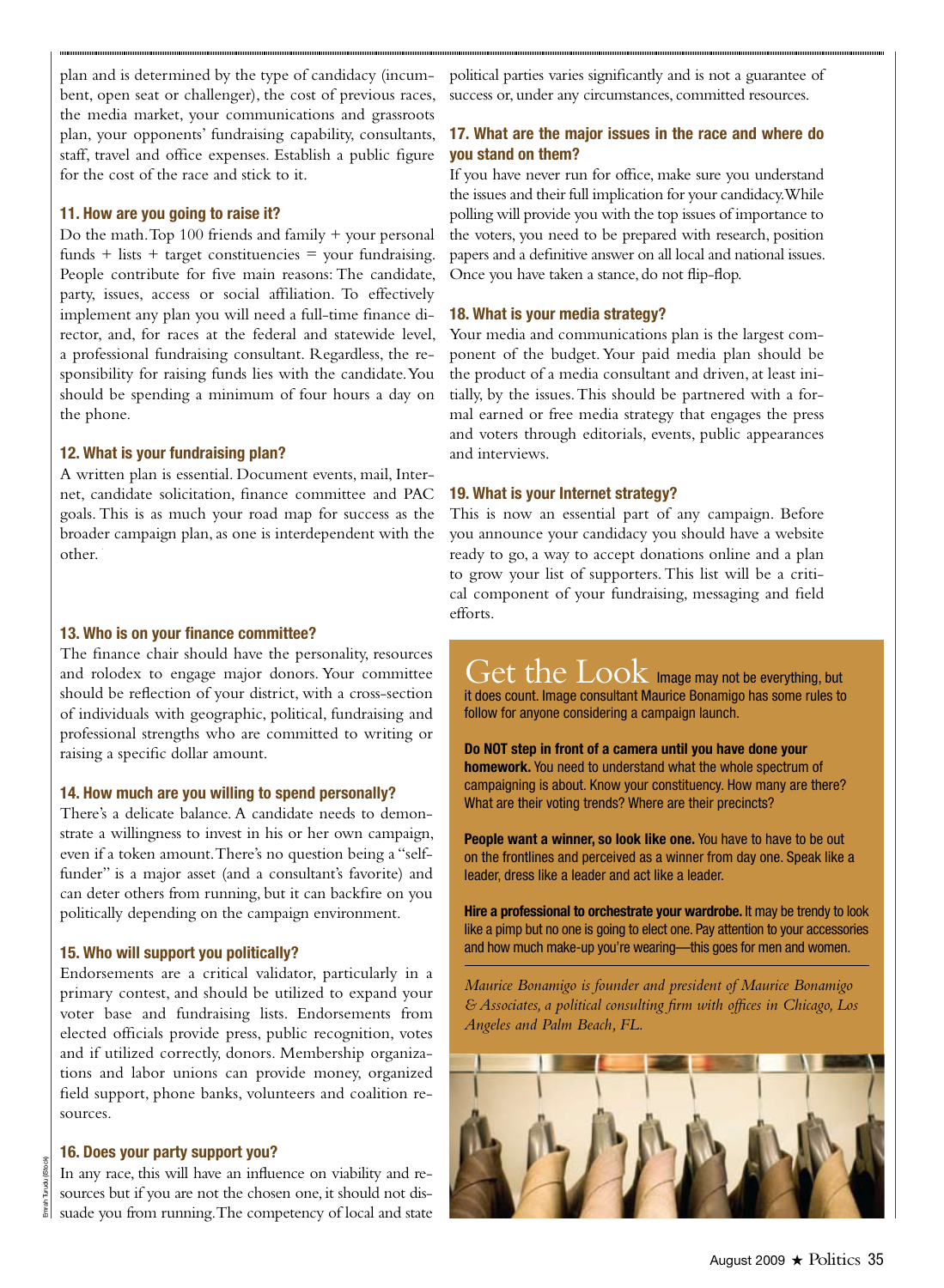# Just Say No *By Jeff Hewitt*

Every campaign cycle, thousands of well-intentioned citizens decide to run for public office. Most are answering a higher calling to serve the public, and the decision has been carefully considered. But there are some potential candidates who need to stay out of a race. Here are five reasons to say 'no.'

#### **1. You're Struggling With the Basics**

You need to know about the budget at the level of government you are interested in plus the duties and responsibilities of the office or **DON'T RUN**.

At the end of the day most political positions are all about the budget—where and how the money is spent on the public's behalf. Depending on the office you are seeking, whether it is at the municipal, county, state or federal level, you must have an understanding of how much money is spent and on what services. To a large extent, the office you seek should match the level of government you are most interested in and know the most about.

#### **2. You Lack of a Clear Message**

If you can't answer the "why are you running" question, then **DON'T RUN**.

It is the most basic question in politics: "why are you running?" Any candidate considering office must have a 30 second answer to this question that can be expanded into a few minutes for a basic stump speech. You will refine and polish your message as you formulate the campaign, but initially the candidate should have a gut reaction to this kind of question.

#### **3. You're Not Sure You Can Raise the Money**

If you don't want to spend your own money or ask others to contribute, **DON'T RUN**.

A campaign is really just a conversation between your campaign and the electorate. Your opponent also has a conversation with the electorate and the voters pick a winner. The more conversation "impressions" you can project, the better your chances of winning. The problem is that most impressions cost money—for TV & radio

time, direct mail, print advertising, etc. The Internet is to some degree leveling the paying field, but nonetheless a candidate for most offices in America still needs to communicate through these traditional mediums in addition to a door-to door or Internet campaign. So you are going to have to spend your own money or raise it from a bunch of people by asking them personally and directly.

#### **4. Your Electoral Prospects Are Too Slim**

If the numbers aren't favorable, you need either a superior message or significant fundraising advantage. If you don't, then **DON'T RUN**.

What I mean is are you a Democrat running in a very Republican area? Or vice versa? Are you running against a beloved, scandal-free, undefeated incumbent? Those can be tough to beat. Now it becomes subjective when the numbers or trends show it to be 60-40 or 55- 45 one way or the other. Caucuses, PACs, and the like will consider a race competitive if the numbers are 55-45 or more evenly split. Outside of that margin, not so much. That is a decent barometer, on average, but that ignores the countless upsets that occur every election year. If you have a compelling message and lots of money, the number gap can be overcome.

#### **5. You're Wavering on Public Service**

If you don't have the fire in the belly for the office you are contemplating, then **DON'T RUN**.

There are kids in college right now lying awake at night plotting their political future, learning the issues and building the contact network of future volunteers and donors. These "alpha" politicians will make every sacrifice and work every waking minute to win their future campaigns. I'm not saying you have to campaign every second, but the point is, are you prepared to work hard on your campaign? It can be tough to talk to the public all day and ask people for money, so you really have to want the office you are running for. When a candidate gets "talked into" running, it usually shows up in the campaign.

*Jeff Hewitt runs Hewitt Campaigns in Austin, Texas. He served on the Clinton-Gore campaign staff, managed a variety of campaigns and served as an adviser for a variety of congressional races throughout the U.S.*

#### **20. Who is your campaign manager?**

The campaign manager is the most significant player in shaping the race. Hire an experienced manager with a credible resume who can put together a professional operation and team including a finance director, scheduler, press secretary and, eventually, a field director. Make sure it is someone you have confidence will sweat the details. You will lose if you try to run the nuts and bolts of a campaign yourself.

#### **21. Who are your consultants?**

No matter how seasoned you are you will need the advice of, at a minimum, a professional pollster and media consultant, to provide you with the political and technical expertise necessary to run an effective campaign. PR consultants and academics are no substitute for experienced campaign veterans. Make sure

similar political dynamics, particularly if you are running for an open seat or a challenger that requires more hands-on strategy and time. Affiliation with a wellrespected consultant can add instant credibility to your campaign.

#### **22. Have you done a poll?**

Ideally you should do a benchmark poll prior to running to accurately determine what issues are important to the electorate, as well as the perceived strengths and weaknesses of each candidate. If you can't afford polling at the beginning of the race, check with the party, press and like-minded organizations that may have done public polling that can be used to your advantage.

#### **23. What is your grassroots/field strategy?**

they have a track record working with campaigns of can negate all other successful components. Although This is the heart of the campaign and if not executed well,